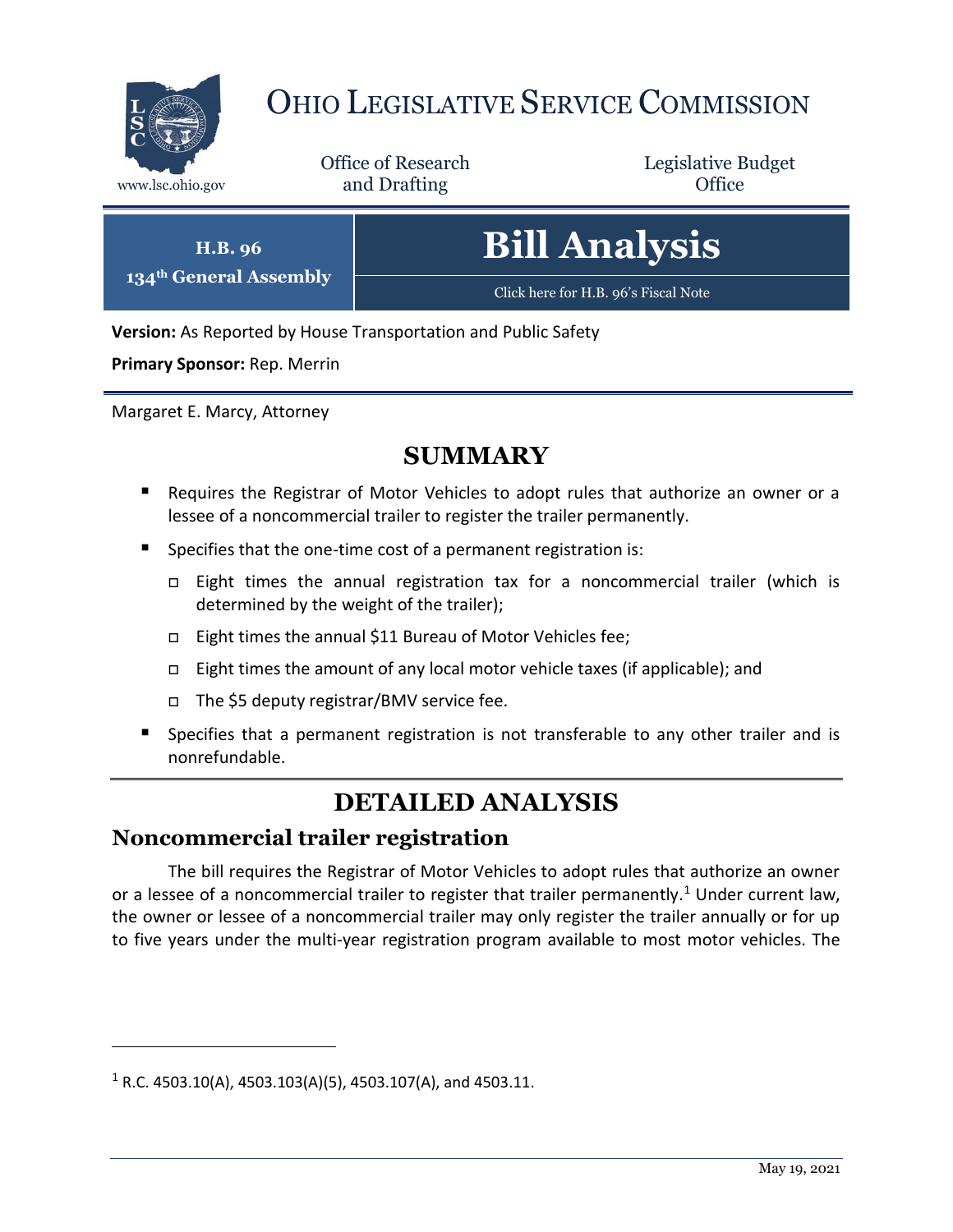owner or lessee of a commercial trailer or semitrailer, however, has a permanent registration option. The bill creates a similar process for noncommercial trailers.<sup>2</sup>

#### **Permanent registration costs**

The bill specifies that the one-time cost of a permanent noncommercial trailer registration is:

- 1. Eight times the annual registration tax for a noncommercial trailer (the annual tax ranges from \$16 to \$140, depending on the unladen weight of the trailer up to 10,000 pounds $;^{3}$
- 2. Eight times the annual Bureau of Motor Vehicles fee (the annual fee is currently \$11);
- 3. Eight times the amount of any local motor vehicle taxes (the annual taxes range from \$0 to \$30, depending on the taxes levied in the registrant's jurisdiction);<sup>4</sup>
- 4. A single deputy registrar/BMV service fee (\$5).<sup>5</sup>

Thus, for example a 5,000-pound trailer with a base annual registration cost of \$70 (\$59 for the annual registration tax plus \$11 for the additional annual BMV fee), plus the maximum amount of local motor vehicle taxes (\$30), multiplied by eight, plus the \$5 service fee, equals \$805 for a permanent registration. If the registrant registers in a jurisdiction without a local motor vehicle tax, the cost for permanent registration would be \$565.

The cost structure is similar to the current law permanent registration for a commercial trailer or semitrailer. By registering the commercial trailer permanently, the owner or lessee of the trailer pays in advance for eight years of registration, but then pays nothing in registration taxes and fees for the rest of the lifetime of the trailer beyond the eight years.<sup>6</sup>

### **Permanent registration requirements**

In addition to paying all required taxes and fees, an owner or lessee must submit a completed application for registration and comply with all other motor vehicle registration requirements. At that point, the Registrar or deputy registrar must issue the applicant a permanent license plate and a permanent validation sticker.<sup>7</sup> The noncommercial trailer permanent registration is exclusive to the trailer that is registered, and is not transferable to any other trailer. Additionally, the applicant is not entitled to any refund of any taxes or fees that are paid for the permanent registration (e.g., if the noncommercial trailer only lasts for five

 $\overline{a}$ 

<sup>2</sup> R.C. 4503.10 and 4503.103.

 $3$  R.C. 4503.04(E). Website available [here.](https://publicsafety.ohio.gov/static/bmv_non-commercial_trailer_registration_fees.pdf)

<sup>&</sup>lt;sup>4</sup> R.C. Chapter 4504. A local jurisdiction may exempt noncommercial trailers weighing 1,000 pounds or less, at the discretion of the local jurisdiction. R.C. 4504.20.

 $5$  R.C. 4503.038, 4503.04(E), 4503.10(C)(1), 4503.107(B), and Chapter 4504.

 $6$  R.C. 4503.103(A)(2).

 $7$  R.C. 4503.107(C) and 4503.191(A)(2)(b).